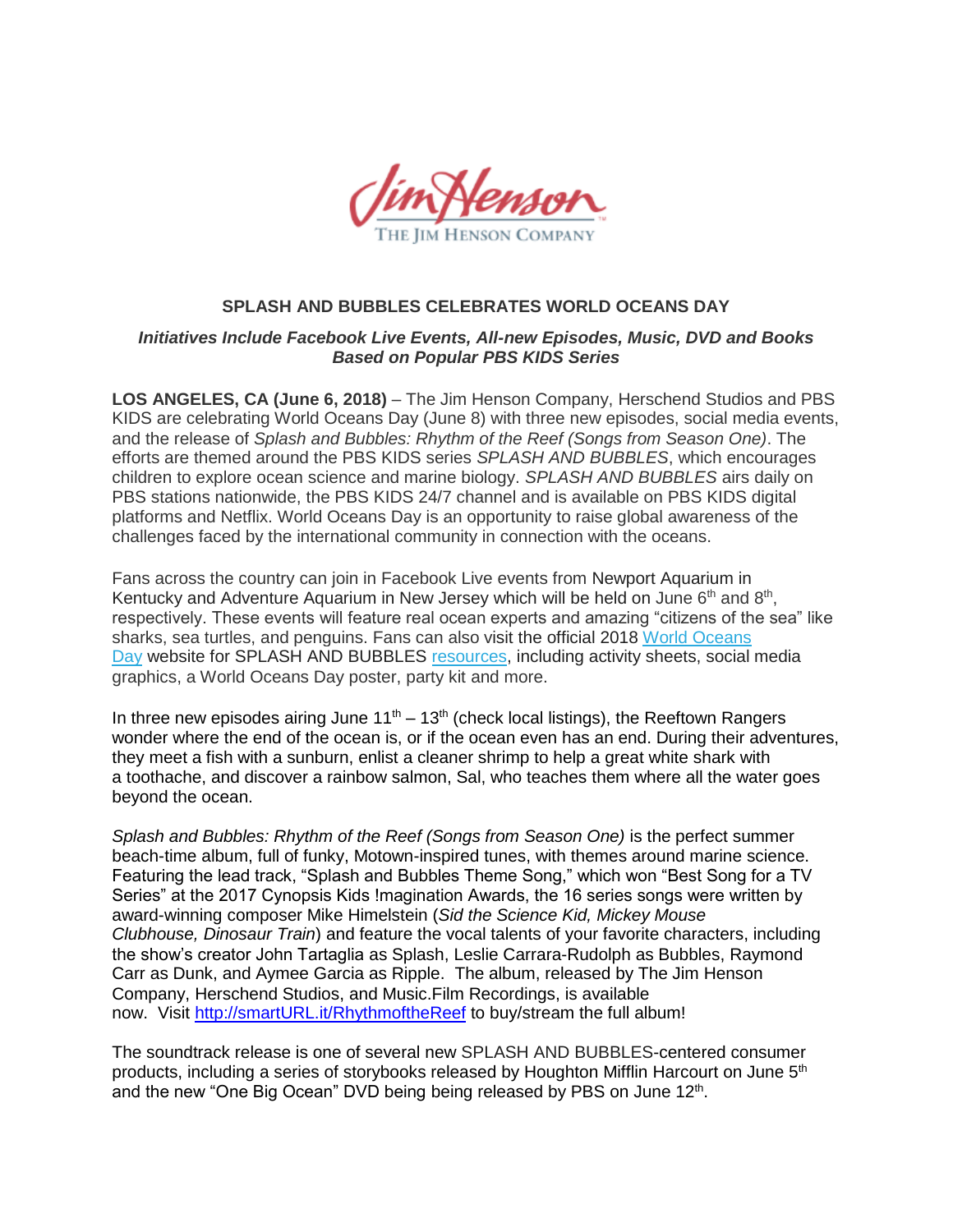#### **Facebook Live Events: June 6: Newport Aquarium 3:30pm ET/12:30pm PT**

Encounter sharks and shark rays and learn about the aquarium's sea turtle rescue and release program.

### **June 8: Adventure Aquarium 7pm ET/4pm PT**

Explore the aquarium's touch tank creatures and meet recently hatched African penguins.

*Splash and Bubbles* is a production of The Jim Henson Company and Herschend Studios. The series is executive produced by Lisa Henson and Halle Stanford of The Jim Henson Company, Julie Phillips and Merrill Puckett-Miller of Herschend Enterprises, as well as John Tartaglia, Michael Shawn Lewis and Jill Shinderman. The series is funded in part by the Corporation for Public Broadcasting and by the National Science Foundation (NSF).

## **About The Jim Henson Company**

The Jim Henson Company has remained an established leader in family entertainment for over 60 years and is recognized worldwide as an innovator in puppetry, animatronics and digital animation. Best known as creators of the world-famous Muppets, Henson has received over 50 Emmy Awards and nine Grammy Awards. Recent credits include *Julie's Greenroom* (Netflix), *Dot.* (Sprout/Hulu), *Splash and Bubbles* (PBS), *Word Party* (Netflix), *Doozers* (Hulu/ Sprout), and the Emmy®-nominated *Sid the Science Kid* (PBS), *Dinosaur Train*(PBS), and *Pajanimals* (Sprout). Television productions include *Fraggle Rock*, *The Storyteller* and the sci-fi cult series *Farscape*. Features include Disney's *Alexander and the Terrible, Horrible, No Good, Very Bad Day*, as well as *The Dark Crystal*, *Labyrinth*, *MirrorMask*, and *Jim Henson's Turkey Hollow*. The Company is currently in production on the upcoming Netflix original series *The Dark Crystal: Age of Resistance*. Projects in development include the highly anticipated film *Fraggle Rock*.

With additional locations in New York and London, The Jim Henson Company is headquartered in Los Angeles on the historic Charlie Chaplin lot, complete with soundstage and postproduction facilities. The Company is home to Jim Henson's Creature Shop™, a pre-eminent characterbuilding and visual effects group with international film, television, theme park and advertising clients, as well as Henson Recording Studios, one of the music industry's top recording facilities known for its world-class blend of state-of-the- art and vintage equipment.

[www.henson.com](http://www.henson.com/) [www.facebook.com/hensoncompany](http://www.facebook.com/hensoncompany) [www.twitter.com/hensoncompany](http://www.twitter.com/hensoncompany)

### **About Herschend Enterprises and Herschend Studios**

Herschend Studios is the media arm of Herschend Enterprises. Committed to developing and producing family entertainment for television, film, digital and publishing, Herschend Studios harnesses the power of storytelling to create positive, personal, and lasting connections. Herschend Enterprises is a family of companies who focus on family entertainment. For nearly six decades, Herschend Enterprises has operated with the purpose to bring families closer together by Creating Memories Worth Repeating®. Herschend Enterprises also includes the world-famous Harlem Globetrotters and Herschend Family Entertainment. The Harlem Globetrotters entertain millions of fans and families each year with their legendary basketball